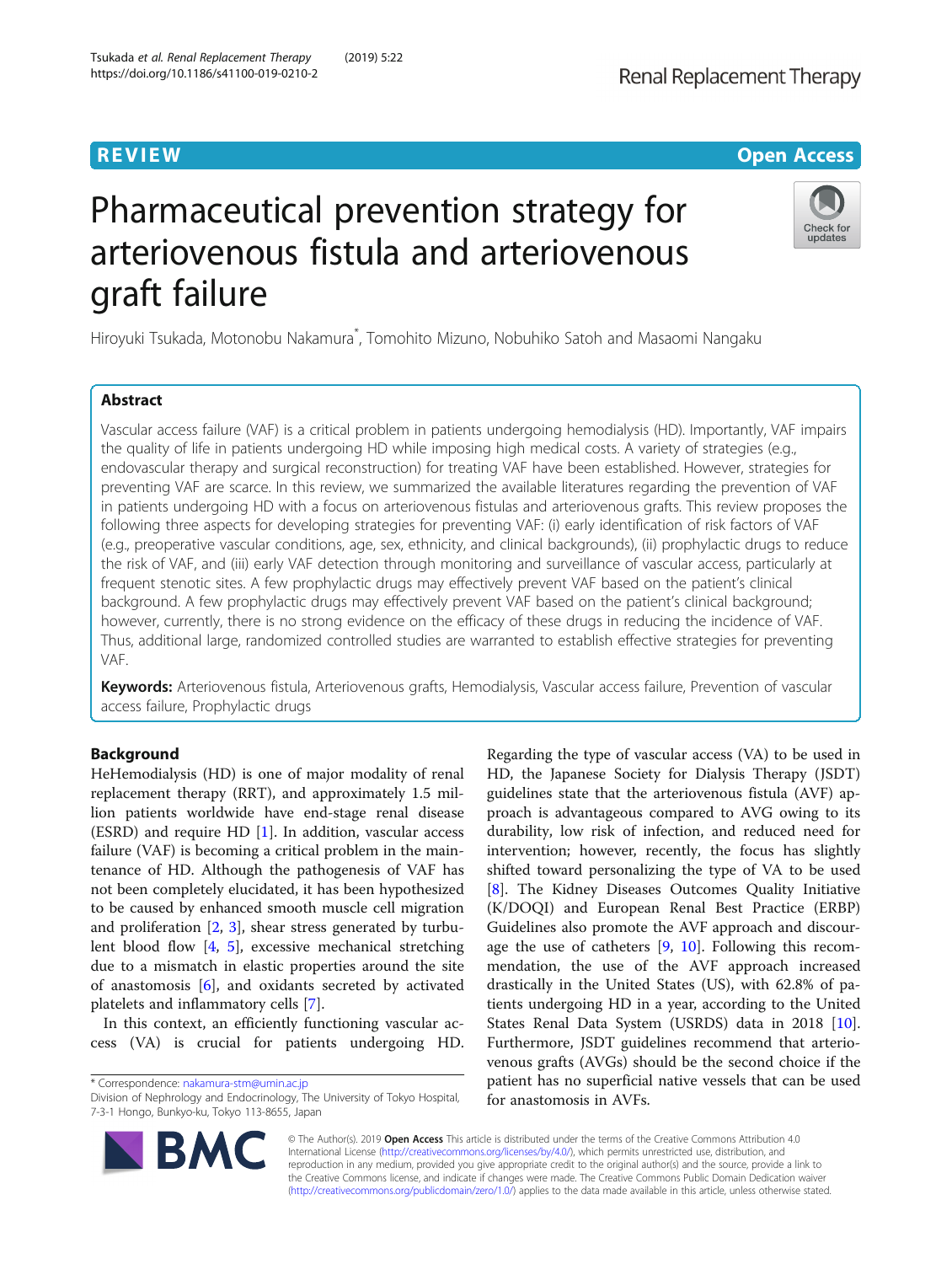VAF impairs the quality of life of patients with HD and imposes considerable medical costs. For instance, the annual expenditure associated with VA is more than \$1 billion in the US alone  $[11, 12]$  $[11, 12]$  $[11, 12]$  $[11, 12]$  $[11, 12]$ . While the treatment of VAF is relatively well-established (e.g., endovascular therapy and surgical reconstruction), little is known regarding the strategies for preventing VAF. In this study, we review the available literature on strategies for preventing VAF in HD with a focus on AVFs and AVGs.

## Main text

## Definition of VAF

The definitions of VAF vary slightly throughout the literature and published guidelines. In this review, VAF is defined in accordance with the indication of VA treatment recommended by JSDT guidelines. Accordingly, VA was indicated in more than 50% stenosis or thrombosis along with one or more of the following clinical medical abnormalities: (i) decreased blood flow (< 500 ml/min in AVFs or < 650 ml/min in AVGs), (ii) increased venous pressure, (iii) abnormally high blood urea nitrogen level, and (iv) unexplained reduction in dialysis efficiency [[8\]](#page-10-0).

## Risk factors of VAF

Several risk factors of VAF (Table 1) have been widely reported.

## Age

Reportedly, the proportion of elderly patients > 65 years of age receiving RRT was 66%, 40%, and 42% in Japan (2016), the US (2016), and Europe (2015), respectively [[10,](#page-10-0) [13,](#page-10-0) [14\]](#page-10-0). However, there are conflicting data on whether older age is a risk factor for AVF maturation. A recent review focusing on VA in elderly patients undergoing HD demonstrated that older age is one of the risk factors for AVF maturation failure [[14](#page-10-0), [15](#page-10-0)]. Moreover, a prospective study involving 176 patients revealed that elderly patients  $\geq 65$  years of age with diabetes exhibited a markedly increased risk of VAF [\[16](#page-10-0)]. In addition, a prospective study on 422 patients, aiming to identify patient profiles associated with the failure of AVF maturation, revealed that an age of  $\geq 65$  years was an

## Table 1 Risk factors for VAF

- Demographic factors
	- Age, sex, ethnicity
- Clinical factors
	- Cardiac disease, peripheral arterial disease, diabetes mellitus, obesity
- Hemodynamic factors
	- Size and diastolic function of vessels, blood flow
- Technical factors

- experience of surgeon and cannulation techniques during dialysis

VAF vascular access failure

independent risk factor of VAF [odds ratio (OR) 2.23; 95% confidence interval (95% CI), 1.25–3.96] [\[17](#page-10-0)]. In contrast, a multicenter prospective study on 395 patients undergoing HD demonstrated that an age of  $\geq 65$  years was not associated with the primary functional loss of AVF patency [hazard ratio (HR) 1.49, 95% CI 0.96–2.31] [[18\]](#page-10-0). Further, a recent retrospective study on 525 patients who underwent AVF constructions and who were stratified by age  $( $65, 65-75,$  and  $>75$  years) revealed$ that no significant differences in the incidence of pri-mary VAF or primary patency after 1–3 years [\[19](#page-10-0)]. These findings suggested that VAF occurs frequently in elderly patients because the blood flow of AVF in the elderly was lower than that in non-elderly patients pos-sibly due to atherosclerosis with aging [[14,](#page-10-0) [15,](#page-10-0) [20\]](#page-10-0).

## Sex

The role of sex as a risk factor of VAF is controversial. A multicenter prospective study on 395 patients undergoing HD revealed that sex was not associated with primary functional AVF patency loss (HR 1.52, 95% CI 0.99–2.34) [[18](#page-10-0)]. However, several reports showed that female sex is one of the risk factors of VAF. According to the USRDS data in 2018, AVF maturation time was longer in females than that in males (128 vs. 116 days), and the rate of AVF maturation failure was higher in females than that in males  $(45.1\% \text{ vs. } 34.2\%)$  [[10\]](#page-10-0). Moreover, a retrospective study on 444 patients showed that males had a lower risk of VAF (HR 0.63, 95% CI 0.44–0.91) [[21\]](#page-10-0). Similarly, another retrospective study on 205 patients showed that female sex was a significant risk factor of AVF maturation failure (HR 2.42, 95% CI 1.32– 4.45) [\[22](#page-10-0)]. In addition, a prospective study involving 360 elderly patients undergoing HD ( $\geq$  67 years) clearly demonstrated that female sex was associated with VAF (OR 1.69, 95% CI 1.55–1.83) [\[23\]](#page-10-0). Although the reasons for these differences based on sex have not been clarified, a review on VA noted that vessel diameter is generally smaller in females than that in males and that this difference may be associated with AVF maturation failure in females [\[24](#page-10-0)].

## Ethnicity

Race and ethnicity differences may be significant risk factors of AVF maturation failure. According to the USRDS 2018 data regarding race differences, black population had the highest rate of AVF maturation failure (42.0%). A recent retrospective study reported that the rate of AVF maturation failure was higher in non-Hispanics than that in Hispanics (39.7% vs. 33.8%) [[10](#page-10-0)]. Although an observational study showed that the AVF adequacy rate was not influenced by patient race, other studies have demonstrated race or ethnicity as a risk factor of VAF or AVF maturation failure [[17](#page-10-0), [23,](#page-10-0) [25](#page-10-0)–[28](#page-10-0)]. These findings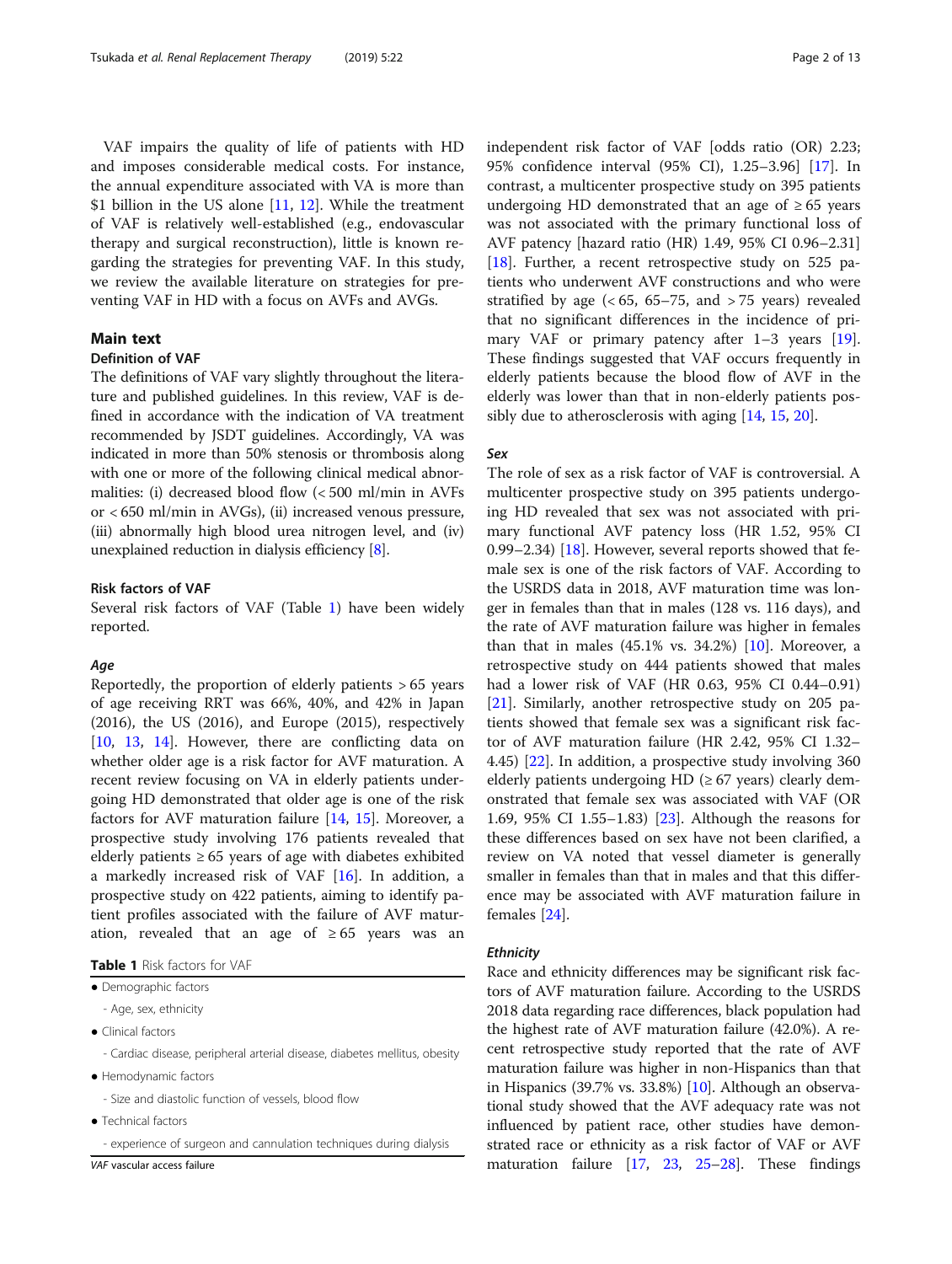of VAF. Here are some reasons to consider in racial differences such as racial differences in prevalence of arteriosclerosis [\[29\]](#page-10-0), gene expression differences regarding hypertension [\[30\]](#page-10-0), racial differences in oxidative stress and inflammation [[31](#page-10-0)] or racial difference in endothelial function [\[32\]](#page-10-0).

## Comorbid conditions

Clinical comorbidities such as coronary artery disease (CAD), peripheral arterial disease (PAD), diabetes mellitus, and obesity have been reported as risk factors of VAF in patients undergoing HD.

CAD In a retrospective study, 1618 patients undergoing HD in Taiwan were categorized into two groups: early  $(< 1$  year) and late  $(> 1$  year) loss of primary functional patency, based on intervention-free intervals. In an analysis of demographic and clinical characteristics, patients who exhibited an early loss of primary functional patency showed higher proportions of CAD  $(P = 0.02)$  [\[33](#page-11-0)]. A prospective study on 422 patients revealed that CAD was an independent risk factor for AVF maturation failure (OR 2.83, 95% CI 1.60–5.00) [\[17\]](#page-10-0). Interestingly, a recent study demonstrated that increasing the mean platelet volume (MPV)/platelet count ratio, previously identified as an independent predictor of 4-year mortality following myocardial infarction [[34](#page-11-0)], was useful for predicting VAF [\[35\]](#page-11-0).

PAD A review reported that the inflow artery was required to increase the baseline blood flow by 10–20 times as well as to deliver the necessary blood volume to AVF to ensure a functional AVF [\[36](#page-11-0)]. PAD can increase the risk of VAF by interfering with the increase in blood volume to AVF because arteries affected by PAD can fail to sufficiently dilate due to intimal hyperplasia and arterial calcification. An observational retrospective study on 784 incident patients undergoing HD showed that a history of PAD increased the risk of VAF by 24% [\[37](#page-11-0)]. Interestingly, a prospective study on 422 patients revealed that PAD was an independent risk factor of AVF maturation failure (OR 2.97, 95% CI 1.34–6.57) [\[17](#page-10-0)]. Furthermore, a retrospective study on 111 patients undergoing HD showed that an ankle–brachial index (ABI) of < 0.9 was significantly associated with VAF and that ABI could potentially identify patients at a high risk of VAF [[38\]](#page-11-0).

Diabetes mellitus Patients' glycemic states should be evaluated before VA construction because glycemic state abnormality can cause wound infection or delayed wound healing. Moreover, diabetes mellitus is generally considered a risk factor of CVDs. However, several studies regarding VA have suggested that diabetic state alone does not affect VAF when adjusted for potential confounders, such as CAD, PAD, and obesity [[16](#page-10-0), [39](#page-11-0)–[42](#page-11-0)].

Obesity According to the results of a retrospective cohort study that used the USRDS Dialysis Morbidity and Mortality Wave II dataset, obesity was associated with poor AVF maturation in patients in the highest body mass index (BMI) quartile (≥ 35 kg/m2 ) (OR 3.66, 95% CI 1.27– 10.55,  $P = 0.017$  [\[42\]](#page-11-0). Furthermore, in another study on 183 AVFs comparing obese patients with non-obese patients, the likelihood of AVF construction and primary patency rates were almost equal between the groups. However, secondary patency rates of AVFs were significantly lower in obese patients (HR 2.93, 95% CI 1.44–5.93,  $P = 0.004$ ) than those in non-obese patients (HR 1.13, 95%) CI 0.42–3.06,  $P = 0.80$  [[43](#page-11-0)]. A case report suggested that in the adducted position, soft tissue compression of the venous outflow of the upper extremity causes reduced secondary patency that is observed in obese patients [[44](#page-11-0)].

## Prevention of VAF

The prevention of VAF is crucial for all healthcare providers involved in RRT. This review proposed the prevention of VAF based on the following criteria: (i) preoperative examination, (ii) prophylactic drugs for VAF, and (iii) maintenance of VA by monitoring and surveillance.

## Preoperative examination

Physical examination Physical examination of VA in patients undergoing HD is an essential skill that all healthcare providers directly directly involved in HD must inculcate. Before surgery, any history of any central venous catheters or pacemaker should be confirmed [\[45\]](#page-11-0). In addition, clinicians should carefully assess for signs of venous hypertension, such as prominent and tortuous collateral veins around the shoulder and upper limb edema, in the limb undergoing surgery. Particularly, obese patients typically exhibit a thick subcutaneous adipose tissue layer in their extremities; thus, VAF or AVF maturation failure can occur in such patients due to the venous depth. A salvage operation to retrieve the AVF could be useful in obese patients when AVF is located deep in the skin [[46](#page-11-0)]. Alternatively, several studies have suggested that lipectomy or liposuction can prove useful to allow a functional AVF construction in obese arms [[47](#page-11-0)–[50\]](#page-11-0).

Differential blood pressures To check for arterial stenosis, the difference in the blood pressures of the two upper arms can be useful because arterial inflow insufficiency is a risk factor of VAF or AVF maturation failure;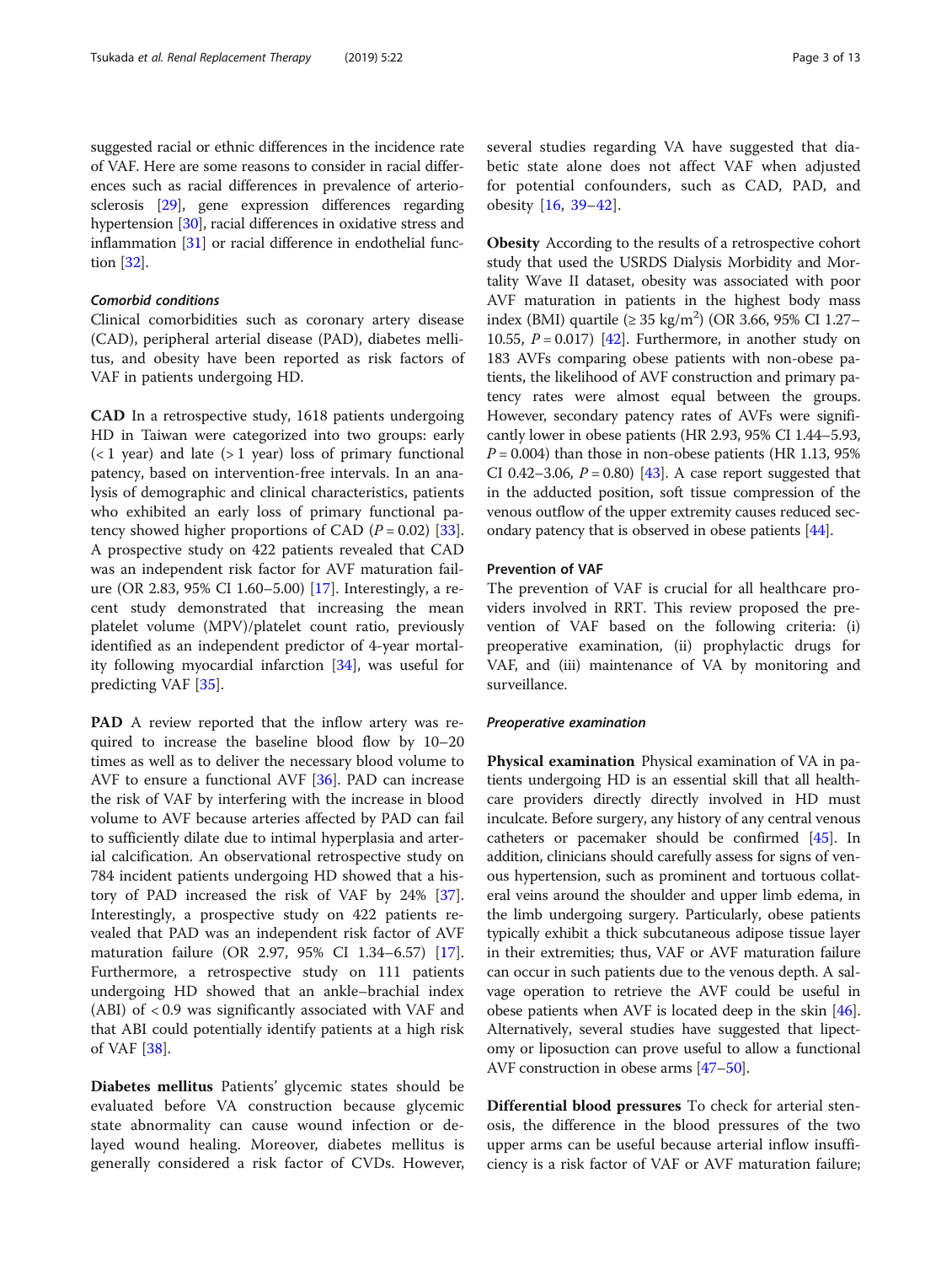<span id="page-3-0"></span>this difference in blood pressures was suggested to be useful by a review  $[51]$  $[51]$ . According to the clinical guidelines of the Society for Vascular Surgery, arterial stenosis commonly occurs as an orifical stenosis of the subclavian artery caused by atherosclerosis. In addition, the guidelines recommend the patient should undergo access viability evaluation and risk stratification before undergoing arterial stenosis management.

Allen test The Allen test is used to evaluate the blood supply to the hand. The presence of adequately functioning dual circulation to the hand, which is represented by the radial and ulnar arteries that distally communicating through the palmar arches, is a crucial protective mechanism against hand ischemia. In addition, the use of pulse oximetry as an aid to the Allen test has been reported to provide added information regarding collateral hand circulation [\[52\]](#page-11-0).

Preoperative vascular imaging The low quality of the available vessels for VA construction is reportedly the most critical risk factor of VAF. Thus, preoperative arterial and venous evaluation, known as "vascular imaging," is crucial for predicting VAF or AVF maturation failure. JSDT guidelines recommend that an ultrasound examination is preferred to preoperatively evaluate vessels rather than to rely on physical examination alone [[8\]](#page-10-0). Non-invasive ultrasound examination can provide detailed preoperative information regarding vascular qualities, vessel diameters, and vessel depth.

Arterial imaging Several studies have reported that the smallest diameter of the radial artery that is required for successful radiocephalic AVF construction is 1.5– 2.0 mm [\[53](#page-11-0)–[55\]](#page-11-0). However, arterial diameter is not the sole indicator of successful AVFs construction; wall thickness and function must be assessed during arterial evaluation. In the Hemodialysis Fistula Maturation Study, patients who were enrolled from seven clinical centers underwent up to five preoperative vascular function tests. As a result, increased nitroglycerin-mediated dilation or flow-mediated dilation was associated with significantly greater AVF blood flow rates and AVF diameters after 6 weeks. These findings illustrate the importance of evaluating the intrinsic ability of arterial dilation before AVF construction [[56](#page-11-0)].

Venous imaging The incidence of VAF is much higher in veins than that in arteries because of venipuncture required for each HD session. In addition, several studies reported structural abnormalities in patients with ESRD, regardless of AVF constructions [\[57,](#page-11-0) [58](#page-11-0)].

Regarding veins, a clinical study demonstrated that a venous luminal diameter of  $\geq 2.5$  mm and of  $\geq 4.0$  mm is essential for AVF and AVG, respectively; additionally, the continuity of distal superficial veins in the forearm is essential [[59\]](#page-11-0). Furthermore, several reports have emphasized the importance of evaluating vein distensibility before AVF construction [\[59](#page-11-0)–[61\]](#page-11-0). Evaluating venous dilatation involves the inflation of the blood pressure cuff or the use of a tourniquet above the vein so that the vein can dilate at least 50% of the remaining inner diameter [[61\]](#page-11-0).

## Drugs for VAF prophylaxis

Several studies have investigated the effectiveness of drugs for VAF prophylaxis during the perioperative period; the drugs studies mainly include cardiovascular drugs such as antiplatelet drugs [\[62](#page-11-0)–[71](#page-11-0)], anticoagulant drugs [\[72](#page-11-0)–[74](#page-11-0)], statins [\[75](#page-11-0)–[79](#page-12-0)], fish oil [[68](#page-11-0), [80,](#page-12-0) [81\]](#page-12-0), and antihypertensive drugs [[82](#page-12-0)–[85\]](#page-12-0).

Antiplatelet drugs As shown in Table 2 and Table [3](#page-4-0), the effect of antiplatelet drugs on VAF has been

Table 2 The association of antiplatelet drugs with VAF for AVF

| Author                 | Design             |           | N (Control) Exposure Timing                        | Outcome (duration)                                | VAF development                                                                 | events (Control) | Number of Bleeding      |
|------------------------|--------------------|-----------|----------------------------------------------------|---------------------------------------------------|---------------------------------------------------------------------------------|------------------|-------------------------|
| Gröntoft<br>et al [71] | Placebo-controlled | 258 (124) | Ticlopidine<br>250 mg $2\times$ /day<br>Pre        | AVF thrombosis (28 days)                          | Equivalent risk<br>$(12\% \text{ vs. } 19\% \text{ P} = 0.101)$                 | None             |                         |
| Dember<br>et al [70]   | Placebo-controlled | 877 (436) | Clopidgrel<br>75 mg/day<br>(loading 300 mg)<br>Pre | AVF suitable for HD<br>$(150 - 180 \text{ days})$ | Equivalent risk<br>(61.8% vs. 59.5%, RR 1.05, 95%<br>$Cl$ 0.94-1.17, $P = 0.40$ |                  | 12<br>(13)<br><b>NS</b> |
| Ghorbani<br>et al [69] | Placebo-controlled | 93 (47)   | Clopidogrel<br>75 mg/day<br>Pre                    | Primary AVF failure<br>(2 months)                 | I ower risk<br>(21.6% vs. 5.2%, RR 0.72, 95%)<br>$Cl$ 0.41-1.01, P = 0.03)      | None             |                         |
| Irish et al [68]       | Placebo-controlled | 406 (203) | Aspirin<br>100mg /day<br>Pre                       | Primary AVF failure<br>$(12$ months)              | Equivalent risk<br>(45% vs. 43%, RR 1.05, 95%<br>CI 0.84-1.31, $P = 0.68$ )     |                  | 10<br>(16)<br><b>NS</b> |

VAF vascular access failure, AVF arteriovenous fistula, RR relative risk, CI confidential interval, NS not significant, NA not available, Pre pre-operative period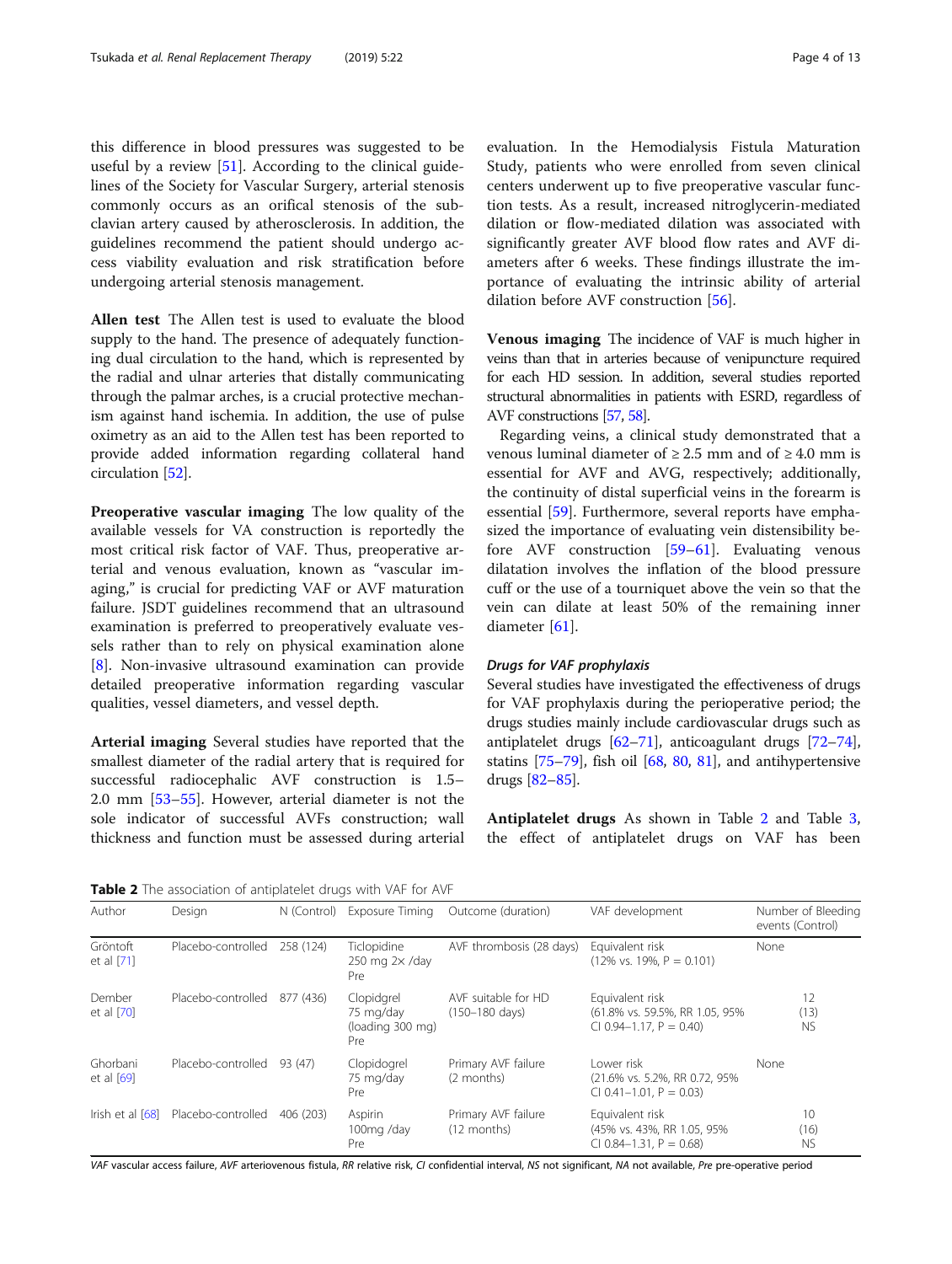| Author                     | Design                 | N<br>(Control) | Exposure Timing                                                      | Outcome (duration)                                    | VAF development                                                   | Number of Bleeding<br>events (Control) |
|----------------------------|------------------------|----------------|----------------------------------------------------------------------|-------------------------------------------------------|-------------------------------------------------------------------|----------------------------------------|
| Harter<br>et al [66]       | Placebo-<br>controlled | 44 (NA)        | Aspirin<br>160 mg/day<br><b>NA</b>                                   | AVG thrombosis (5 months)                             | Lower risk<br>(32% vs. 72%,<br>$P < 0.01$ )                       | <b>NA</b>                              |
| Sreedhara<br>et al [65]    | Placebo-<br>controlled | 53 (24)        | Dipyridamole<br>225 mg $3\times$ /day<br>Pre                         | AVG thrombosis (18 months)                            | Lower risk<br>(42% vs. 80%, RR 0.35,<br>$P = 0.02$                | 2<br>(5)<br><b>NS</b>                  |
| Kaufman<br>et al [64]      | Placebo-<br>controlled | 200 (96)       | Clopidogrel<br>75 mg/day<br>+ Aspirin<br>325 mg/day<br>Post          | AVG thrombosis<br>(stopped by bleeding risk)          | Equivalent risk<br>(HR 0.81, 95%)<br>$Cl$ 0.47-1.40, $P = 0.45$ ) | 38<br>(67)<br>$P = 0.006$              |
| Trimarchi<br>et al [63]    | Placebo-<br>controlled | 19(8)          | Clopidogrel<br>75 mg/day<br>Post                                     | Time to AVG thrombosis                                | Lower risk<br>(350 vs. 86 days,<br>$P < 0.001$ )                  | None                                   |
| <b>Dixon</b><br>et al [61] | Placebo-<br>controlled | 649 (328)      | Dipyridamole 400 mg 2x<br>/day<br>+ Aspirin<br>50 mg 2x /day<br>Post | Primary patency rates of AVG<br>$(4.5 \text{ years})$ | Lower risk<br>(HR 0.82, 95%)<br>CI 0.68-0.98, $P = 0.03$          | 40<br>(37)<br><b>NS</b>                |

<span id="page-4-0"></span>Table 3 The association of antiplatelet drugs with VAF for AVG

VAF vascular access failure, AVG arteriovenous graft, RR relative risk, HR hazard ratio, CI confidential interval, NS not significant, NA not available, Pre pre-operative period, Post post-operative period

controversial. Our recent retrospective observational study supported the use of antiplatelet drugs for the pre-vention of VAF [\[86](#page-12-0)].

Aspirin The effect of aspirin on VAF has been controversial. A multicenter study randomly assigned 406 patients to receive either aspirin (100 mg daily) or placebo for 12 weeks before AVF construction. At the 12-month follow-up, the risk of VAF was similar between the aspirin and placebo groups [45% vs. 43%; relative risk (RR) 1.05, 95% CI 0.84–1.31,  $P = 0.68$ ] [\[68](#page-11-0)] (Table [2](#page-3-0)).

Regarding AVGs, the results of a multicenter study suggested that dipyridamole plus aspirin improved primary patency. In this study, 649 patients were randomly assigned to receive aspirin (25 mg twice daily) plus extended-release dipyridamole (200 mg twice daily) or placebo after AVG construction. The results showed that aspirin plus dipyridamole was associated with a modest but significant increase in the primary unassisted patency rates (HR 0.82, 95% CI 0.68–0.98,  $P = 0.03$ ). Both groups demonstrated an equal incidence of adverse events (particularly bleeding), AVG failure, and death. Furthermore, the incidence of bleeding events in the aforementioned study associated with aspirin plus dipyridamole may have been lower than the anticipated incidence; however, patients at a high risk of bleeding were excluded from the study. Thus, this finding may have been biased [\[62\]](#page-11-0) (Table 3).

Clopidogrel The effect of clopidogrel on VAF has also been controversial. In a multicenter randomized study on 877 patients who received clopidogrel (300 mg load followed by 75 mg daily) before AVF construction showed reduced rates of early VAF due to thrombosis. However, clopidogrel did not affect the proportion of functional AVFs (61.8% vs. 59.5%; RR 1.05, 95% CI 0.94– 1.17,  $P = 0.40$  [[70\]](#page-11-0) (Table [2](#page-3-0)).

Regarding AVGs, a prospective study on 19 patients showed that clopidogrel (75 mg daily) administered after AVG construction reduced the number of thrombotic episodes and prolonged the time to AVG failure (350 vs. 86 days,  $P < 0.001$ ) [[63](#page-11-0)]. However, a multicenter, randomized study on 200 patients evaluating the effectiveness of aspirin (325 mg daily) plus clopidogrel (75 mg daily) versus placebo in preventing AVG thrombosis after AVG construction demonstrated that aspirin plus clopidogrel did not prevent AVG thrombosis (HR 0.81, 95% CI 0.47–1.40,  $P = 0.45$ ); however, whereas this treatment increased the frequency of bleeding events. The study was discontinued due to the doubled risk of bleeding among those receiving aspirin plus clopidogrel (HR 1.98, 95% CI 1.19–3.28) [\[64](#page-11-0)] (Table 3).

Ticlopidine The effect of ticlopidine on VAF could be limited. In a multicenter, randomized study on 258 patients, ticlopidine (250 mg twice daily) before AVF construction did not significantly reduce AVF thrombosis compared with placebo (1[2](#page-3-0)% vs. 19%;  $P = 0.101$ ) [\[71\]](#page-11-0) (Table 2).

Cilostazol Cilostazol could be effective for the prevention of VAF on AVF. In a retrospective study on 149 patients, 33 received cilostazol for ≥ 30 days before AVF construction and continued cilostazol therapy for ≥ 60 days postoperatively. The matched control group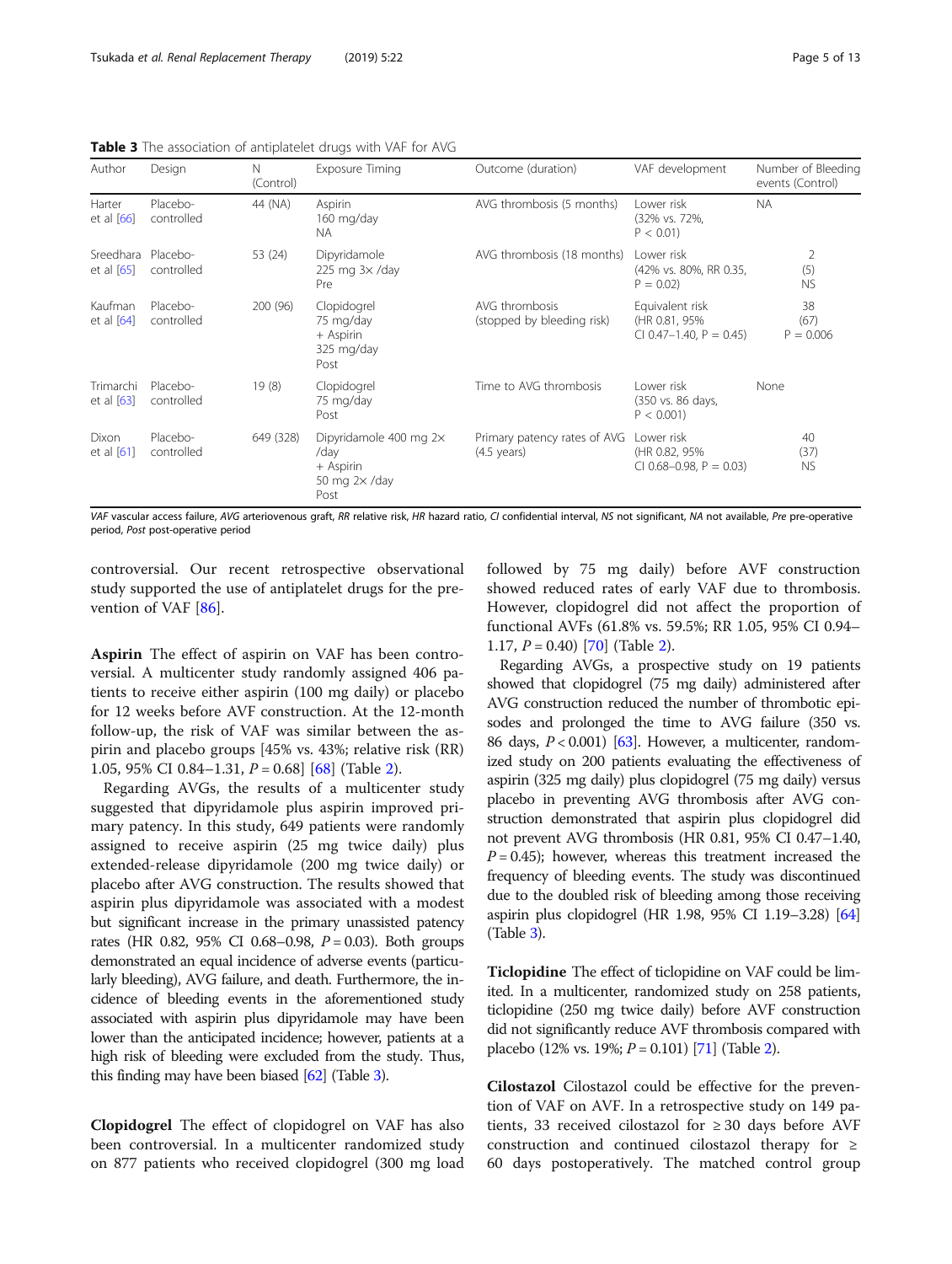Table 4 The association of anticoagulant drugs with VAF

| Author                 | Design                 | N.<br>(Control) | Exposure<br>Timing                               | Outcome (duration)                                 | VAF development                             | Number of Bleeding<br>events (Control) |
|------------------------|------------------------|-----------------|--------------------------------------------------|----------------------------------------------------|---------------------------------------------|----------------------------------------|
| Crowther<br>et al [74] | Placebo-<br>controlled | 107(51)         | Warfarin<br>Low-dose<br>$(NR 1.4 - 1.9)$<br>Post | Time to AVG failure                                | Equivalent risk (199 vs. 83 days,<br>NS)    | 0<br>(6)<br>$P = 0.03$                 |
| Bhomi<br>et al [73]    | Placebo-<br>controlled | 50(25)          | Heparin<br>5000 IU i.v<br>Peri                   | Primary patency rates of<br>AVF<br>(6 weeks)       | Equivalent risk (96% vs. 92%,<br>$P = 0.46$ | 0<br>(12)<br>P < 0.01                  |
| D'Ayala<br>et al [72]  | Placebo-<br>controlled | 115(58)         | Heparin<br>5000 IU i.v<br>Peri                   | Primary patency rates of VA<br>$(30 \text{ days})$ | Equivalent risk (84% vs. 86%,<br>$P = 0.79$ | (13)<br>$P = 0.008$                    |

VAF vascular access failure, VA vascular access, AVF arteriovenous fistula, AVG arteriovenous graft, NS not significant, Peri peri-operative period, Post post-operative period, i.v intravenous

included 116 patients who underwent the same procedure but did not receive cilostazol during AVF construction. The results showed that the cilostazol group was more likely to attain AVF maturation than the control group (88% vs. 66%; RR 3.8, 95% CI 1.3–11.6); moreover, the cilostazol group was more likely to experience a longer time to VAF than the control group (903 vs. 381 days,  $P = 0.001$  [[67](#page-11-0)] (Table [2\)](#page-3-0).

Anticoagulant drugs As shown in Table 4, the effect of anticoagulant drugs on VAF could be limited. In two randomized studies, systemic anticoagulation therapy, comprising 5000 IU of intravenous heparin administered during before AVF construction was associated with no benefit regarding AVF patency. However, there were significantly more bleeding events in the heparin group than those in the non-heparin group [[72,](#page-11-0) [73\]](#page-11-0).

A randomized trial of 115 patients demonstrated that systemic anticoagulation therapy, comprising 5000 IU

of intravenous heparin administered during the perioperative stage of AVG construction could not prevent AVG thrombosis. Interestingly, the use of systemic anticoagulation therapy was associated with an increased risk of bleeding events [[72\]](#page-11-0). In addition, a multicenter clinical study, in which 107 patients were randomly assigned to receive either low-intensity warfarin [target international normalized ratio, (INR) 1.5– 1.9] or placebo after AVG construction, revealed that there was no difference in the time to VAF between the two groups (199 vs. 83 days,  $P = NS$ ). However, more bleeding events were noted in the warfarin group than those in the placebo group. Surprisingly, despite close INR monitoring, 10% of patients in the warfarin group developed major hemorrhage events [\[74\]](#page-11-0).

Statins As shown in Table 5, the effect of statins on VAF has been controversial. the SHARP trial (Study of Heart and Renal Protection), the AURORA study (A

| Author                                                                  | Design                 | N<br>(Control) | Exposure Timing                                                                                | Outcome (duration)                                         | VAF development                                                                 |
|-------------------------------------------------------------------------|------------------------|----------------|------------------------------------------------------------------------------------------------|------------------------------------------------------------|---------------------------------------------------------------------------------|
| Wanner et al [79]<br>(4D study)                                         | Placebo-<br>controlled | 1255<br>(636)  | Atorvastatin<br>20 mg/day                                                                      | Incidence of cardiovascular events<br>(4 years)            | <b>NA</b>                                                                       |
| Fellstrom et al [78]<br>(AURORA trial)                                  | Placebo-<br>controlled | 2776<br>(1385) | Rosuvastatin<br>10 mg/day<br>Pre                                                               | Incidence of VA procedure (3.8)<br>years)                  | Equivalent risk<br>(RR 1.10, 95% CI 0.95-1.27,<br>$P = 0.19$                    |
| Baigent et al [76]<br>(SHARP trial)                                     | Placebo-<br>controlled | 9270<br>(4620) | Simvastatin<br>20 mg/day<br>+ Ezetimibe<br>10 mg/day<br>Pre                                    | Incidence of VA occulusive events<br>(5 years)             | Unclear<br>(29.7% vs. 33.5%, RR 0.87,<br>95% CI 0.75-1.00, $P = 0.05$ )         |
| Herrington et al [75]<br>(Combined analysis of AURORA &<br>SHARP trial) | Placebo-<br>controlled | 1432<br>(725)  | Rosuvastatin 10<br>mg/day<br>or<br>Simvastatin<br>20 mg/day<br>+ Ezetimibe<br>10 mg/day<br>Pre | Incidence of VA occulusive events<br>$(4.5 \text{ years})$ | Equivalent risk<br>(29.3% vs. 30.5%, RR 0.95,<br>95% CI 0.85-1.05, $P = 0.29$ ) |

VAF vascular access failure, VA vascular access, RR relative risk, HR hazard ratio, CI confidential interval, Pre pre-operative period, NA not available, 4D Randomized controlled trial on the efficacy and safety of atorvastatin in patients with type 2 diabetes on hemodialysis, AURORA A Study to Evaluate the Use of Rosuvastatin in Subjects on Regular Hemodialysis: An Assessment of Survival and Cardiovascular Events, SHARP The Study of Heart and Renal Protection

Table 5 The association of statins with VAF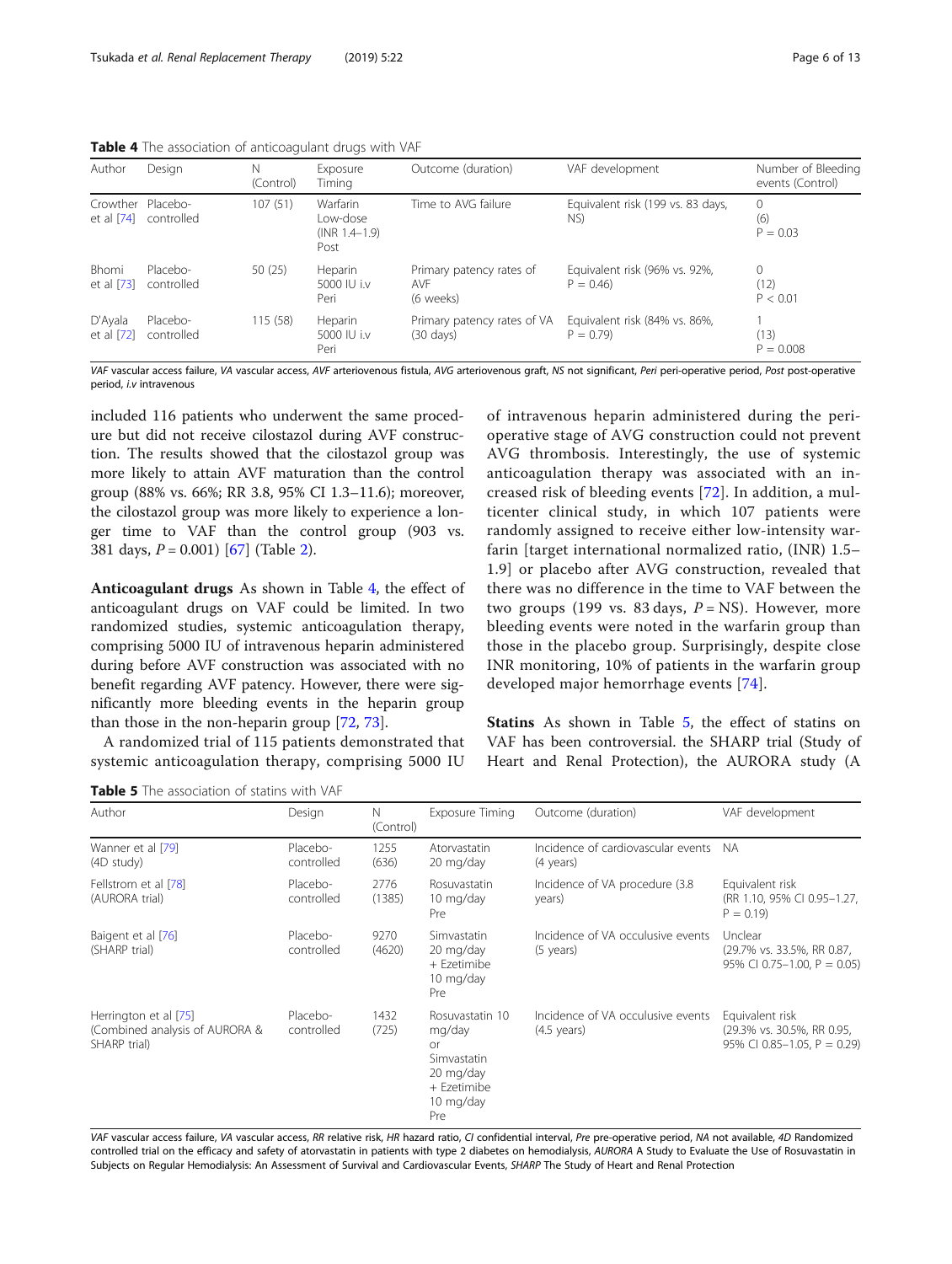Study to Evaluate the Use of Rosuvastatin in Subjects on Regular Hemodialysis: An Assessment of Survival and Cardiovascular Events), and 4D study (Atorvastatin in patients with type 2 diabetes mellitus undergoing hemodialysis) are well-known large-scale clinical trials that examined the effects of statins on patients undergoing HD.

In the SHARP trial, 9270 patients with chronic kidney disease were randomly assigned to receive either simvastatin (20 mg) and ezetimibe (10 mg) or placebo before AVF construction; the results of this trial suggested that compared with placebo, lowering low-density lipoprotein cholesterol with statins improves VA patency (33.5% vs. 29.7%; RR 0.87, 95% CI 0.75–1.00,  $P = 0.05$  [\[76](#page-11-0)]. To further investigate the hypothesis suggested by the SHARP trial, a combined analysis of data from the SHARP and AUR-ORA trials was performed. After combining the two trials, the overall effect on VAF events, following the reduction of low-density lipoprotein cholesterol with a statin-based regimen, was not statistically significant (29.3% vs. 30.5%; RR 0.95, 95% CI 0.85–1.05, P  $= 0.29$  [[75](#page-11-0)].

In the AURORA trial, 2776 patients were randomly assigned to receive either rosuvastatin (10 mg) or placebo before AVF construction; the results demonstrated that statin treatment did not influence VA (RR 1.10, 95% CI 0.95–1.27,  $P = 0.19$  [[78](#page-11-0)].

In 2005, a large randomized controlled trial  $(n =$ 1255) evaluating the efficacy and safety of atorvastatin in patients with type 2 diabetes undergoing HD (4D Study) [[79](#page-12-0)] revealed that atorvastatin had no significant beneficial effect on the primary end-points such as cardiovascular death, nonfatal myocardial infarction, and stroke. However, the efficacy of atorvastatin for the prevention of VAF was not assessed in this trial or related sub-group analyses.

Fish oil As shown in Table 6, the effect of fish oil on VAF has been controversial. A multicenter, randomized controlled study involving 567 patients who received 4 g of fish oil or placebo every day prior to AVF construction demonstrated no significant difference in the incidence of VAF after 12 months between the two groups (22% vs. 23%; RR 0.98, 95% CI 0.72–1.34,  $P = 0.90$ ). In addition, secondary outcomes such as thrombosis, the abandonment of AVF, and cannulation failure did not significantly differ between the two groups [\[68](#page-11-0)]. Conversely, a multicenter, randomized controlled trial on 201 patients who received 4 g of fish oil or placebo daily before AVG construction demonstrated that fish oil reduced the rate of AVG failure (3.43% vs. 5.95%; HR 0.58, 95% CI 0.44– 0.75,  $P < 0.001$ ). In addition, secondary outcomes such as thrombosis (3.41% vs. 1.71%) and VA intervention (4.92% vs. 2.89%) were lower in the fish oil group than those in the placebo group [[80](#page-12-0)].

Antihypertensive drugs As shown in Table [7,](#page-7-0) renin– angiotensin system inhibitors (RAS-I) could be useful for the prevention of VAF. several studies evaluated the effects of antihypertensive drugs, such as renin– angiotensin system inhibitors (RAS-I), on VAF. A large retrospective study enrolled 42,244 patients (AVFs 89.4%, AVGs 10.6%) to determine the effects of antihypertensive drugs on long-term VA patency. In this study, angiotensin-converting enzyme inhibitors (ACE-I), angiotensin receptor blockers (ARB), and calcium channel blockers (CCB) were eligible for analysis owing to their cardioprotective effects. The results of the aforementioned study showed that the use of ACE-I, ARB, and CCB were associated with prolonged primary AVF patency (HR 0.586, 0.532, and 0.485 for ACE-I, ARB, and CCB, respectively) and AVGs (HR 0.557, 0.536, and 0.482 for ACE-I, ARB, and CCB, respectively) [\[82](#page-12-0)]. These results indicated that RAS-I can be useful for the prevention of VAF.

However, a secondary analysis of data from the HEMO (Effect of dialysis dose and membrane flux in maintenance hemodialysis) study [[87](#page-12-0)] demonstrated an association between an increased risk of VAF and

Table 6 The association of fish oil with VAF

| Author             | Design             | N (Control) | Exposure Timing            | Outcome (duration)                    | VAF development                                                             |  |
|--------------------|--------------------|-------------|----------------------------|---------------------------------------|-----------------------------------------------------------------------------|--|
| Schmitz et al [81] | Placebo-controlled | 24 (12)     | Omega-3<br>4 g/day<br>Post | Primary patency rates of AVG (1 year) | Lower risk<br>(75.6 % vs. 14.9%,<br>$P < 0.03$ )                            |  |
| Lok et al $[80]$   | Placebo-controlled | 201 (100)   | Omega-3<br>4 g/day<br>Post | Primary AVG failure (1000 days)       | Lower risk<br>(3.43% vs. 5.95%, HR 0.58,<br>95% CI 0.44-0.75, P < 0.001)    |  |
| Irish et al [68]   | Placebo-controlled | 567 (283)   | Omega-3<br>4 g/day<br>Pre  | Primary AVF failure (12 months)       | Equivalent risk<br>(22% vs. 23%, RR 0.98, 95%<br>$Cl$ 0.72-1.34, $P = 0.90$ |  |

VAF vascular access failure, VA vascular access, AVF arteriovenous fistula, AVG arteriovenous graft, RR relative risk, HR hazard ratio, CI confidential interval, Pre preoperative period, Post post-operative period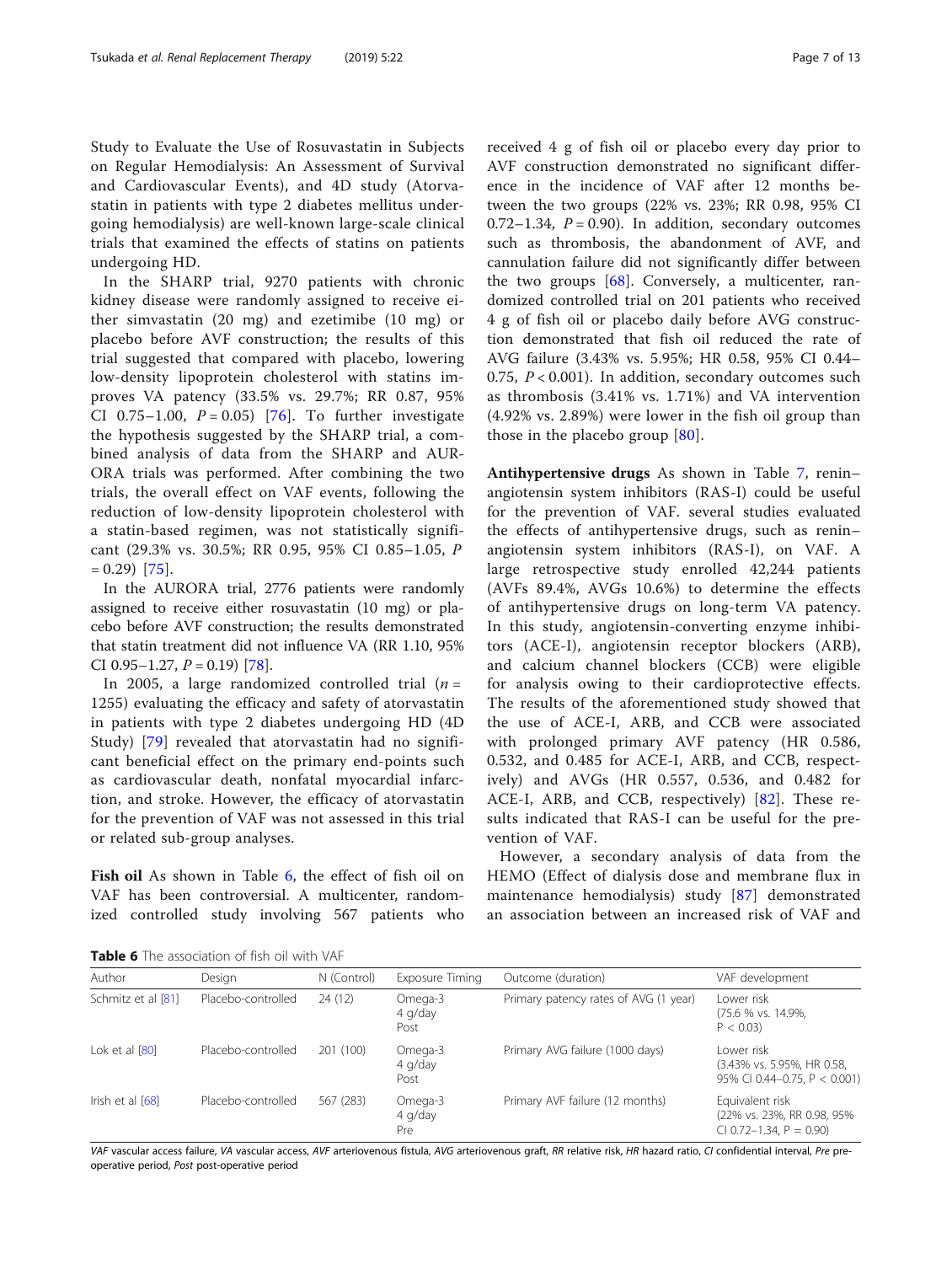<span id="page-7-0"></span>Table 7 The association of antihypertensive drugs with VAF

| Author             | Design        | N (Control)   | Exposure Timing                       | Outcome (duration)                          | VAF development                                                                                                                              |
|--------------------|---------------|---------------|---------------------------------------|---------------------------------------------|----------------------------------------------------------------------------------------------------------------------------------------------|
| Gradzki et al [84] | Retrospective | 121 (96)      | ACE-I<br>Various                      | Primary AVG failure<br>(1 month to 5 years) | Lower risk<br>(HR 0.47, 95% CI 0.23-0.93,<br>P < 0.03                                                                                        |
| Sajqure et al [83] | Retrospective | 266 (142)     | ACE-I<br>Various                      | Time to AVG failure                         | I ower risk<br>$(671 \text{ vs. } 459 \text{ days}, P = 0.012)$                                                                              |
| Jackson et al [85] | Retrospective | 332 (263)     | ARB<br>Various                        | Primary patency rates<br>of VA (2 years)    | I ower risk<br>(AVF: HR 0.35, 95% CI 0.16-0.76, P = 0.08)<br>(AVG: HR 0.41, 95% CI 0.18-0.95, P = 0.039)                                     |
| Chen et al [82]    | Retrospective | 42244 (18480) | ACE-I<br>ARB<br><b>CCB</b><br>Various | Primary patency rates<br>of VA              | I ower risk<br>(AVF: HR 0.586 for ACE-I, 0.532 for ARB,<br>0.485 for CCB)<br>(AVG: HR 0.557 for ACE-I, 0.536 for ARB,<br>$0.482$ for $CCB$ ) |

VAF vascular access failure, VA vascular access, AVG arteriovenous graft, HR hazard ratio, CI confidential interval

frequent episodes of intradialytic hypotension and lower predialysis systolic blood pressure [[88](#page-12-0)].

## Maintenance of VA

Maintenance of VA plays an important role for preventing VAF after VA construction. According to various guidelines, in particular, blood pressure management during HD, monitoring, and surveillance, which we review and focus on these points in this chapter, are important.

## Blood pressure management

JSDT guidelines suggest that hypotension is one of risk factors of VA occlusion [\[8](#page-10-0)], and several studies indicated the association between hypotension and VAF.

A secondary analysis of data from the HEMO study aiming to identify risk factors of VAF was performed [[88\]](#page-12-0). This study examined whether frequent episodes of hypotension and blood pressure fluctuation during HD were associated with VAF 1426 patients undergoing HD. In AVFs, patients undergoing HD with frequent episodes of intradialytic hypotension had a higher incidence of AVF thrombosis (RR 2.02, 95% CI 1.22–3.35,  $P < 0.01$ ). Whereas in AVGs, patients undergoing HD with higher predialysis systolic blood pressure had a lower incidence of AVG thrombosis (RR 0.88, 95% CI 0.80–0.97, P < 0.01) [[88\]](#page-12-0).

Table 8 Monitoring and surveillance for VAF

- Physical examination
- Blood flow measurement (AVF: monthly, AVG: every 3 months)
- Ultrasound examination of VA at regular intervals
- Venous pressure measurement

● Pre-emptive balloon angioplasty to prevent VAF

An observational study enrolled 463 patients undergoing HD to examine the risk factors affecting AVF patency during 5 years of follow-up. In this study, patients with early AVF failure were excluded from the analysis  $(P = 0.002)$ . Episodes of hypotension were defined as systolic pressure of < 110 mmHg and diastolic pressure of < 70 mmHg before the start of HD. In patients with hypertension, a decrease by > 30% of blood pressure was defined as relative hypotension. During ten consecutive HD sessions, 218 patients experienced at least one episode of hypotension. This study demonstrated that the lowest mean diastolic pressure had significantly lower patency rates of AVF  $(P = 0.045)$  than that of the mean diastolic pressure, whereas the lowest mean systolic pressure had no effect  $(P = 0.624)$  [[89\]](#page-12-0). Considering that blood pressure fluctuation during HD was associated with VAF, appropriate blood pressure management during HD could be crucial for prevention of VAF.

## Monitoring and surveillance

As shown in Table 8, several guidelines recommend both monitoring and surveillance to facilitate the early detection of VAF after VA construction [[8,](#page-10-0) [10](#page-10-0), [15](#page-10-0)].

Vascular access nurse VA nurses, also called VA coordinators or VA managers, play a crucial role in the prevention of VAF. As shown in Table 9, they have various responsibilities to manage VA and prevent

Table 9 Responsibilities of VA nurses

- Coordinating the VA nurse team work
- Preparation and education for patients with VA construction
- Communication with the VA surgeon or interventional nephrologists
- Evaluation of the first cannulation
- VA monitoring with physical examination

VA vascular access

VAF vascular access failure, AVF arteriovenous fistula, AVG arteriovenous graft, VA vascular access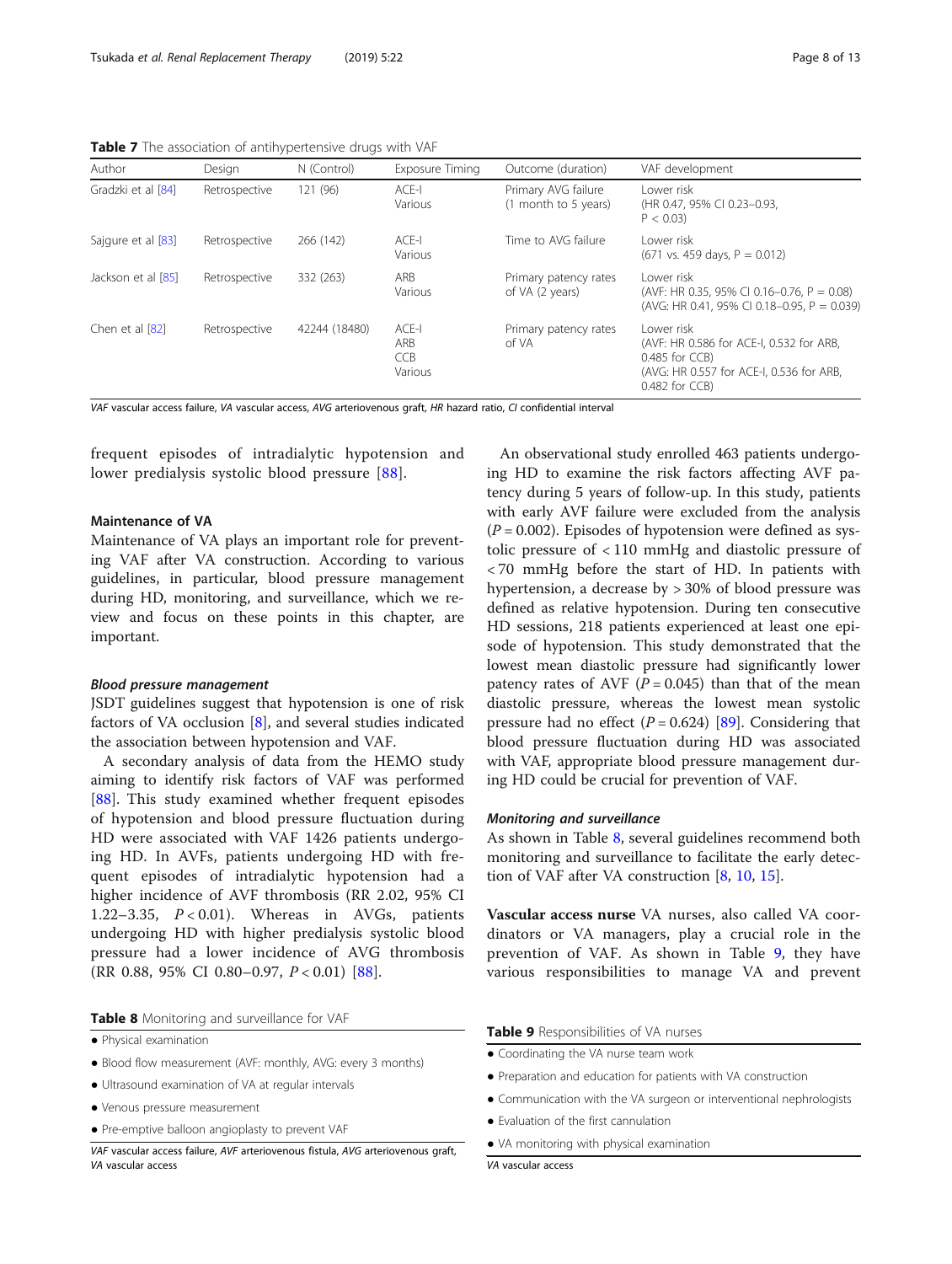<span id="page-8-0"></span>Tsukada et al. Renal Replacement Therapy (2019) 5:22 Page 9 of 13

VAF. An aggressive, multidisciplinary access program conducted by VA nurses is recommended by ERBP (Grade C1) and European Society for Vascular Surgery (ESVS) guidelines (Class IIa) [[9,](#page-10-0) [15\]](#page-10-0).

Several studies have reported that VA coordinators could significantly increase the proportion of AVF in newly constructed VA [\[90,](#page-12-0) [91](#page-12-0)]. Furthermore, an observational study of 450 HD patients revealed that VA coordinators could markedly reduce surgical complications during AVG construction by 14% and decrease the incidence of AVG thrombosis by 60% [\[92](#page-12-0)].

Monitoring Physical examinations are useful for early detection of VAF. Three components for VA examination are recommended by guidelines: inspection, palpation, and auscultation [[8](#page-10-0), [10](#page-10-0), [15](#page-10-0)]. Abnormalities of physical examination, such as extremity edema, alterations in the pulse, thrill, or bruit, may be associated with impending VAF.

On the other hand, ultrasound examination is a non-invasive and effective apparatus that provides beneficial information for the monitoring of VA, as well as a tool for preoperative vascular imaging. In particular, blood flow of VA was estimated by measuring the brachial artery volume flow using ultrasound examination. VAF should be suspected when blood flow is less than 500 ml/min (JDST, ESVS) or less than 400–500 ml/min (K/DOQI) in AVFs [[8,](#page-10-0) [10](#page-10-0),

**Arterial anastomosis** 





**Basilic vein**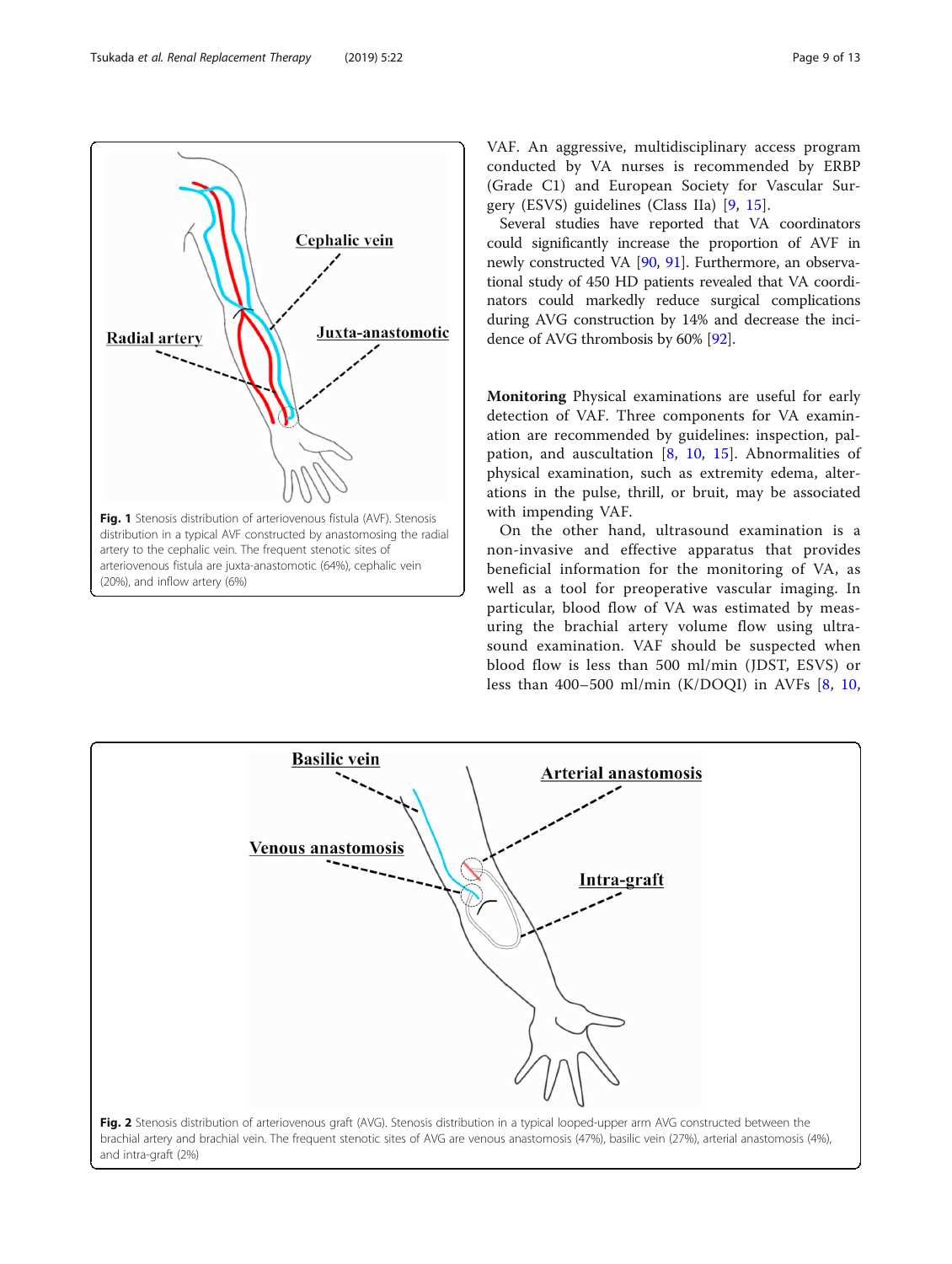

[15\]](#page-10-0), although there is no clear definition of maturation. Besides, an observational study of 101 AVFs was performed to evaluate the association between adequate AVF rates and risk factors of VAF. In this study, AVF was defined as adequate for HD when the AVF was successfully cannulated over a period of at least six HD sessions in a month, and AVF was required a blood flow of at least a consistent 350 ml/min [[28\]](#page-10-0). This study was cited in ESVS guidelines; this guidelines suggest that cannulation of VA is not preferred when the quantity of blood flow is less than 350 ml/min, although the levels of evidence are not high [\[15\]](#page-10-0).

Surveillance at frequent stenotic site As shown in Fig. [1](#page-8-0), the highest incidence of AVF stenosis was noted within 3 cm of the anastomosis site [[93](#page-12-0)]. VAF due to stenosis or thrombosis is more commonly associated with AVG than with AVF. A randomized, double-blind, placebo-controlled trial revealed that > 90% of thrombosed AVGs exhibited a stenotic lesion [[62](#page-11-0)]. In AVGs, stenosis most commonly occurred in the outflow vessel of the access, i.e., the site of venous anastomosis. As shown in Fig. [2,](#page-8-0) a retrospective observational study revealed that 47% of AVG stenosis occurred at the site of venous anastomosis, and 11% occurred within 1 cm of the anastomosis site in a typical looped-upper arm AVG [[94](#page-12-0)].

## **Conclusions**

In this review, we summarized the available literatures regarding the prevention of VAF in patients with HD with a focus on AVFs and AVGs. As shown in Fig. 3, this review supports the use of the following three aspects for developing strategies for preventing VAF: (i) early identification of risk factors of VAF (e.g., preoperative vascular conditions, age, sex, ethnicity, and clinical backgrounds), (ii) prophylactic drugs to reduce the risk of VAF, and (iii) early VAF detection through monitoring and surveillance of VA, particularly at frequent stenotic sites. In particular, some prophylactic drugs may be effective for the prevention of VAF based on the patient's clinical background or the type of VA used. However, there are no prophylactic drugs that can be potentially used for reducing the incidence of VAF. Therefore, further large, randomized placebo-controlled studies are warranted to support the development of effective strategies for preventing VAF.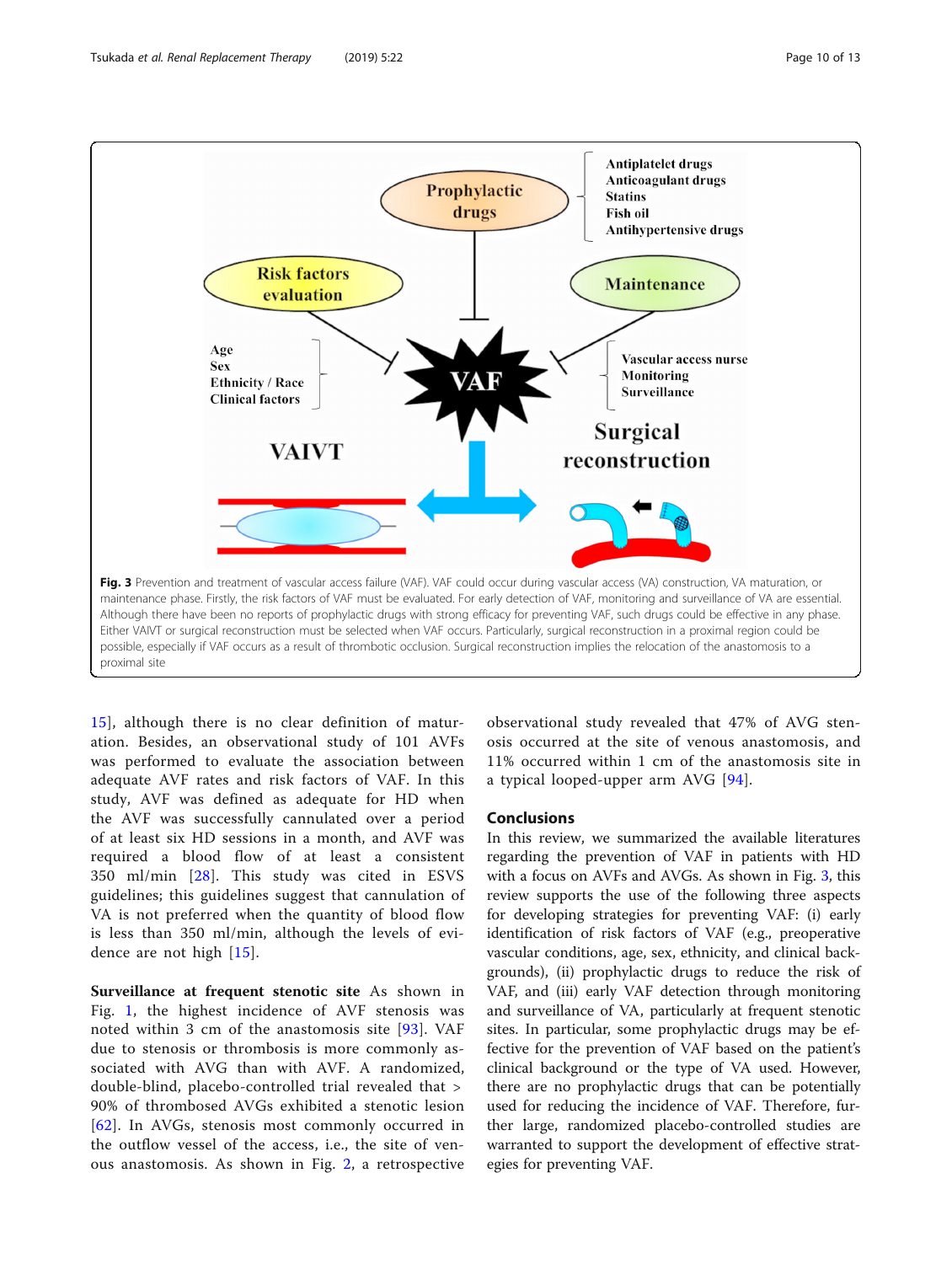## <span id="page-10-0"></span>Abbreviations

4D Study: Randomized controlled trial on the efficacy and safety of atorvastatin in patients with type 2 diabetes on hemodialysis; ABI: Ankle– brachial index; ACE-I: Angiotensin-converting enzyme inhibitor; ARB: Angiotensin receptor blocker; AURORA Study: A Study to Evaluate the Use of Rosuvastatin in Subjects on Regular Hemodialysis: An Assessment of Survival and Cardiovascular Events; AVFs: Arteriovenous fistulas; AVGs: Arteriovenous grafts; BMI: Body mass index; CAD: Coronary artery disease; CCB: Calcium channel blocker; ERBP: European Renal Best Practice Guidelines; ESRD: End-stage renal disease; ESVS: European Society for Vascular Surgery guidelines; HD: Hemodialysis; INR: International normalized ratio; JSDT: Japanese Society for Dialysis Therapy; K/DOQI: United States Kidney Disease Outcomes Quality Initiative; MPV: Mean platelet volume; NS: Not significant; PAD: Peripheral artery disease; RAS-I: Renin–angiotensin system inhibitor; RRT: Renal replacement therapy; SHARP Study: The Study of Heart and Renal Protection; US: United States; USRDS: United States Renal Data System; VA: Vascular access; VAF: Vascular access failure

## Acknowledgments

The authors would like to thank Enago [\(www.enago.jp\)](http://www.enago.jp) for the English language review.

## Funding

Not applicable.

## Availability of data and materials

Not applicable.

## Authors' contributions

All authors have read and approved the final manuscript.

## Authors' information

HT, MN, TM, NS, and MN are members of Division of Nephrology and Endocrinology at the University of Tokyo hospital.

## Ethics approval and consent to participate

Not applicable.

## Consent for publication

Not applicable.

## Competing interests

The authors declare that they have no competing interests.

## Publisher's Note

Springer Nature remains neutral with regard to jurisdictional claims in published maps and institutional affiliations.

## Received: 6 December 2018 Accepted: 28 March 2019 Published online: 21 May 2019

#### References

- 1. Ravani P, Palmer SC, Oliver MJ, Quinn RR, MacRae JM, Tai DJ, et al. Associations between hemodialysis access type and clinical outcomes: a systematic review. J Am Soc Nephrol. 2013;24(3):465–73.
- 2. Stracke S, Konner K, Köstlin I, Friedl R, Jehle PM, Hombach V, Waltenberger J, et al. Increased expression of TGF-beta1 and IGF-I in inflammatory stenotic lesions of hemodialysis fistulas. Kidney Int. 2002;61(3):1011–9.
- 3. Rekhter M, Nicholls S, Ferguson M, Gordon D. Cell proliferation in human arteriovenous fistulas used for hemodialysis. Arterioscler Thromb. 1993;13(4):609–17.
- Hsieh HJ, Li NQ, Frangos JA. Shear stress increases endothelial plateletderived growth factor mRNA levels. Am J Physiol. 1991;260(2 Pt2):H642–6.
- 5. Sterpetti AV, Cucina A, Santoro L, Cardillo B, Cavallaro A. Modulation of arterial smooth muscle cell growth by haemodynamic forces. Eur J Vasc Surg. 1992;6(1):16–20.
- 6. Hofstra L, Bergmans DC, Hoeks AP, Kitslaar PJ, Leunissen KM, et al. Mismatch in elastic properties around anastomoses of interposition grafts for hemodialysis access. J Am Soc Nephrol. 1994;5(5):1243–50.
- 7. Himmelfarb J. Pharmacologic prevention of vascular access stenosis. Curr Opin Nephrol Hypertens. 1999;8(5):569–72.
- 8. Kukita K, Ohira S, Amano I, Naito H, Azuma N, Ikeda K, Vascular Access Construction and Repair for Chronic Hemodialysis Guideline Working Group, Japanese Society for Dialysis Therapy, et al. 2011 update Japanese Society for Dialysis Therapy Guidelines of Vascular Access Construction and Repair for Chronic Hemodialysis. Ther Apher Dial. 2015;19(Suppl 1):1–39.
- 9. Renal Association 6th Edition (2015). [https://renal.org/wp-content/uploads/](https://renal.org/wp-content/uploads/2017/06/vascular-access.pdf) [2017/06/vascular-access.pdf](https://renal.org/wp-content/uploads/2017/06/vascular-access.pdf). Accessed 1 Dec 2018.
- 10. United States Renal Data System. 2018 annual data report. [https://www.usrds.](https://www.usrds.org/2018/download/v2_c01_IncPrev_18_slides.pptx) [org/2018/download/v2\\_c01\\_IncPrev\\_18\\_slides.pptx.](https://www.usrds.org/2018/download/v2_c01_IncPrev_18_slides.pptx) Accessed 1 Dec 2018.
- 11. Feldman HI, Kobrin S, Wasserstein A. Hemodialysis vascular access morbidity. J Am Soc Nephrol. 1996;7(4):523–35.
- 12. Manns B, Tonelli M, Yilmaz S, Lee H, Laupland K, Klarenbach S, et al. Establishment and maintenance of vascular access in incident hemodialysis patients: a prospective cost analysis. J Am Soc Nephrol. 2005;16(1):201–9.
- 13. The Japanese Society for Dialysis Therapy. [https://docs.jsdt.or.jp/overview/](https://docs.jsdt.or.jp/overview/pdf2017/p007.pdf) [pdf2017/p007.pdf](https://docs.jsdt.or.jp/overview/pdf2017/p007.pdf). Accessed 1 Dec 2018.
- 14. Lomonte C, Basile C, Mitra S, Combe C, Covic A, Davenport A, et al. Should a fistula first policy be revisited in elderly haemodialysis patients? Nephrol Dial Transplant. 2018 Oct 17. [https://doi.org/10.1093/ndt/gfy319.](https://doi.org/10.1093/ndt/gfy319)
- 15. Schmidli J, Widmer MK, Basile C, de Donato G, Gallieni M, Gibbons CP, et al. Esvs guidelines reviewers, Mohaupt M, Ricco JB, Roca-Tey R. Editor's choice—vascular access: 2018 clinical practice guidelines of the European Society for Vascular Surgery (ESVS). Eur J Vasc Endovasc Surg. 2018;55(6):757–818.
- 16. Lin SL, Huang CH, Chen HS, Hsu WA, Yen CJ, Yen TS. Effects of age and diabetes on blood flow rate and primary outcome of newly created hemodialysis arteriovenous fistulas. Am J Nephrol. 1998;18(2):96–100.
- 17. Lok CE, Allon M, Moist L, Oliver MJ, Shah H, Zimmerman D. Risk equation determining unsuccessful cannulation events and failure to maturation in arteriovenous fistulas (REDUCE FTM I). J Am Soc Nephrol. 2006;17(11):3204–12.
- 18. Huijbregts HJ, Bots ML, Wittens CH, Schrama YC, Moll FL. Blankestijn PJ; CIMINO study group. Hemodialysis arteriovenous fistula patency revisited: results of a prospective, multicenter initiative. Clin J Am Soc Nephrol. 2008;3(3):714–9.
- 19. Beaulieu MC, Dumaine CS, Romann A, Kiaii M. Advanced age is not a barrier to creating a functional arteriovenous fistula: a retrospective study. J Vasc Access. 2017;18(4):307–12.
- 20. Lazarides MK, Georgiadis GS, Antoniou GA, Staramos DN. A meta-analysis of dialysis access outcome in elderly patients. J Vasc Surg. 2007;45(2):420–426.
- 21. Lok CE, Oliver MJ, Su J, Bhola C, Hannigan N, Jassal SV. Arteriovenous fistula outcomes in the era of the elderly dialysis population. Kidney Int. 2005;67(6):2462–9.
- 22. Peterson WJ, Barker J, Allon M. Disparities in fistula maturation persist despite preoperative vascular mapping. Clin J Am Soc Nephrol. 2008;3(2):437–41.
- 23. Hod T, Desilva RN, Patibandla BK, Vin Y, Brown RS, Goldfarb-Rumyantzev AS. Factors predicting failure of AV "fistula first" policy in the elderly. Hemodial Int. 2014;18(2):507–15.
- 24. Marcus RJ, Marcus DA, Sureshkumar KK, Hussain SM, McGill RL. Gender differences in vascular access in hemodialysis patients in the United States: developing strategies for improving access outcome. Gend Med. 2007;4(3):193-204.
- 25. Woo K, Gascue L, Goldman DP, Romley JA. Variations in outcomes of hemodialysis vascular access by race/ethnicity in the elderly. J Vasc Surg. 2017;65(3):783–92.
- 26. Gibson KD, Caps MT, Kohler TR, Hatsukami TS, Gillen DL, Aldassy M, et al. Assessment of a policy to reduce placement of prosthetic hemodialysis access. Kidney Int. 2001;59(6):2335–45.
- 27. Wilmink T, Wijewardane A, Lee K, Murley A, Hollingworth L, Powers S, et al. Effect of ethnicity and socioeconomic status on vascular access provision and performance in an urban NHS hospital. Clin Kidney J. 2017;10(1):62–7.
- 28. Miller PE, Tolwani A, Luscy CP, Deierhoi MH, Bailey R, Redden DT, et al. Predictors of adequacy of arteriovenous fistulas in hemodialysis patients. Kidney Int. 1999;56(1):275–80.
- 29. Qiao Y, Suri FK, Zhang Y, Liu L, Gottesman R, Alonso A, Guallar E, Wasserman BA. Racial Differences in Prevalence and Risk for Intracranial Atherosclerosis in a US Community-Based Population. JAMA Cardiol. 2017;2(12):1341–1348.
- 30. Dluzen DF, Noren Hooten N, Zhang Y, Kim Y, Glover FE, Tajuddin SM, Jacob KD, Zonderman AB, Evans MK. Racial differences in microRNA and gene expression in hypertensive women. Sci Rep. 2016;6:35815.
- 31. Feairheller DL, Park JY, Sturgeon KM, Williamson ST, Diaz KM, Veerabhadrappa P, Brown MD. Racial differences in oxidative stress and inflammation: in vitro and in vivo. Clin Transl Sci. 2011;4(1):32–7.
- 32. Marchesi S, Lupattelli G, Sensini A, Lombardini R, Brozzetti M, Roscini AR, Siepi D, Mannarino E, Vaudo G. Racial difference in endothelial function: role of the infective burden. Atherosclerosis. 2007;191(1):227–34.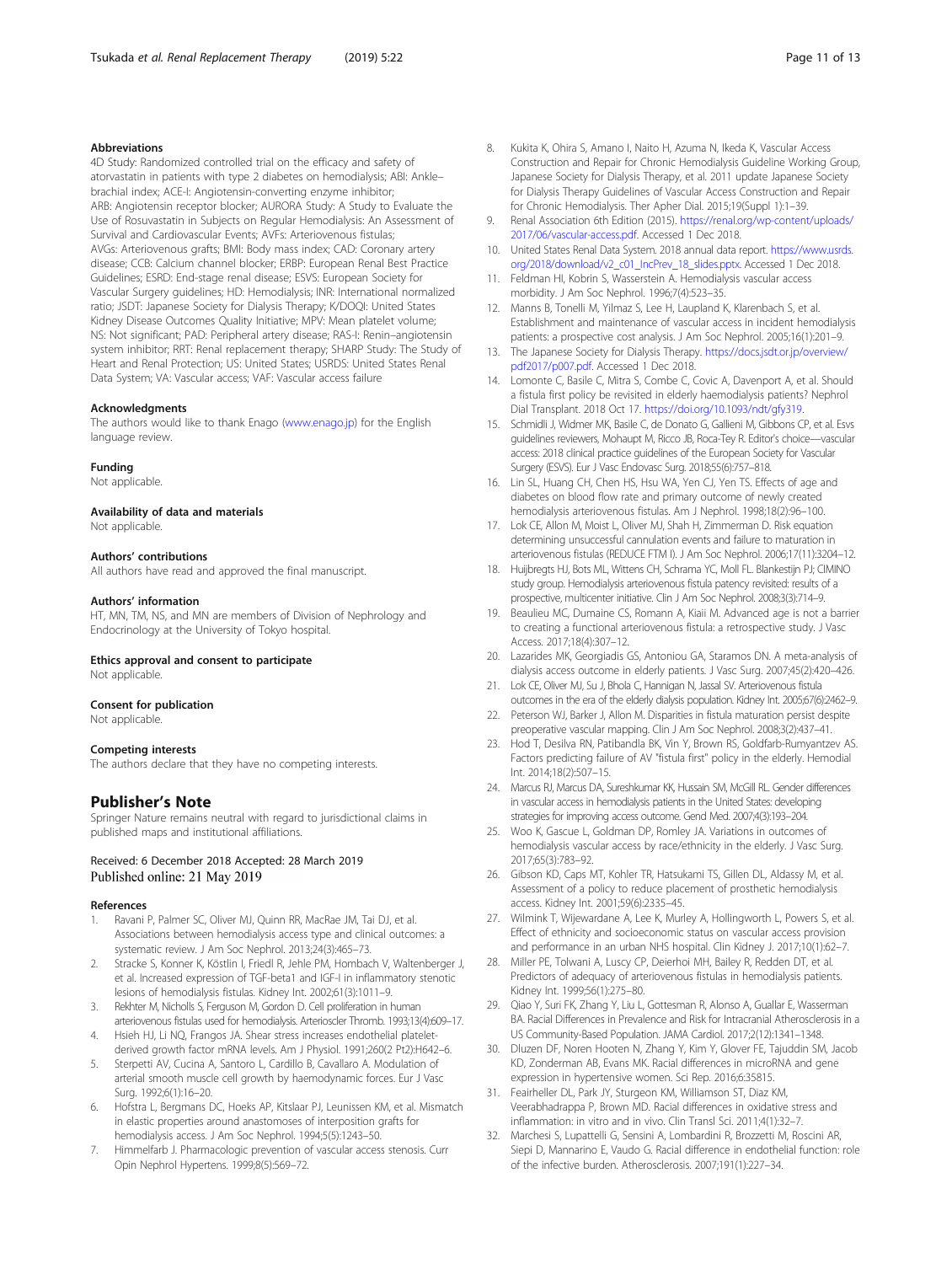- <span id="page-11-0"></span>33. Wu CK, Lin CH, Hsu CC, Tarng DC, Kor CT, Chen YC, et al. Association of early loss of primary functional patency of arteriovenous access with mortality in incident hemodialysis patients: a nationwide population-based observational study. Medicine (Baltimore). 2018;97(31):e11630.
- 34. Azab B, Torbey E, Singh J, Akerman M, Khoueiry G, McGinn JT, et al. Mean platelet volume/platelet count ratio as a predictor of long-term mortality after non-ST-elevation myocardial infarction. Platelets. 2011;22(8):557–66.
- 35. Shin DH, Rhee SY, Jeon HJ, Park JY, Kang SW, Oh J. An increase in mean platelet volume/platelet count ratio is associated with vascular access failure in hemodialysis patients. PLoS One. 2017;12(1):e0170357.
- 36. Dixon BS. Why don't fistulas mature? Kidney Int. 2006;70(8):1413–22.
- 37. Woods JD, Turenne MN, Strawderman RL, Young EW, Hirth RA, Port FK, et al. Vascular access survival among incident hemodialysis patients in the United States. Am J Kidney Dis. 1997;30(1):50–7.
- 38. Chen SC, Chang JM, Hwang SJ, Tsai JC, Wang CS, Mai HC, et al. Significant correlation between ankle-brachial index and vascular access failure in hemodialysis patients. Clin J Am Soc Nephrol. 2009;4(1):128–34.
- 39. Field M, MacNamara K, Bailey G, Jaipersad A, Morgan RH, Pherwani AD. Primary patency rates of AV fistulas and the effect of patient variables. J Vasc Access. 2008;9(1):45–50.
- 40. Sedlacek M, Teodorescu V, Falk A, Vassalotti JA, Uribarri J. Hemodialysis access placement with preoperative noninvasive vascular mapping: comparison between patients with and without diabetes. Am J Kidney Dis. 2001;38(3):560–4.
- 41. Allon M, Ornt DB, Schwab SJ, Rasmussen C, Delmez JA, Greene T, et al. Factors associated with the prevalence of arteriovenous fistulas in hemodialysis patients in the HEMO study. Hemodialysis (HEMO) study group. Kidney Int. 2000;58(5):2178–85.
- 42. Chan MR, Young HN, Becker YT, Yevzlin AS. Obesity as a predictor of vascular access outcomes: analysis of the USRDS DMMS Wave II study. Semin Dial. 2008;21(3):274–9.
- 43. Kats M, Hawxby AM, Barker J, Allon M. Impact of obesity on arteriovenous fistula outcomes in dialysis patients. Kidney Int. 2007;71(1):39–43.
- 44. Plumb TJ, Adelson AB, Groggel GC, Johanning JM, Lynch TG, Lund B. Obesity and hemodialysis vascular access failure. Am J Kidney Dis. 2007;50(3):450–4.
- 45. Lomonte C, Basile C. Preoperative assessment and planning of haemodialysis vascular access. Clin Kidney J. 2015;8(3):278–81.
- 46. Singh P, Robbin ML, Lockhart ME, Allon M. Clinically immature arteriovenous hemodialysis fistulas: effect of US on salvage. Radiology. 2008; 246(1):299–305.
- 47. Bourquelot P, Tawakol JB, Gaudric J, Natário A, Franco G, Turmel-Rodrigues L, et al. Lipectomy as a new approach to secondary procedure superficialization of direct autogenous forearm radial-cephalic arteriovenous accesses for hemodialysis. J Vasc Surg. 2009;50(2):369–74.
- 48. Krochmal DJ, Rebecca AM, Kalkbrenner KA, Casey WJ, Fowl RJ, Stone WM, et al. Superficialization of deep arteriovenous access procedures in obese patients using suction-assisted lipectomy: a novel approach. Can J Plast Surg. 2010;18(1):25–7.
- 49. Roberts C. Saving a brachiocephalic fistula using lipectomy. Nephrol Nurs J. 2005;32(3):331.
- 50. Barnard KJ, Taubman KE, Jennings WC. Accessible autogenous vascular access for hemodialysis in obese individuals using lipectomy. Am J Surg. 2010;200(6):798–802.
- 51. Sidawy AN, Gray R, Besarab A, Henry M, Ascher E, Silva M Jr, et al. Recommended standards for reports dealing with arteriovenous hemodialysis accesses. J Vasc Surg. 2002;35(3):603–10.
- 52. Paul BZ, Feeney CM. Combining the modified Allen's test and pulse oximetry for evaluating ulnar collateral circulation to the hand for radial artery catheterization of the ED patient. Cal J Emerg Med. 2003;4(4):89–91.
- 53. Silva MB Jr, Hobson RW 2nd, Pappas PJ, Jamil Z, Araki CT, Goldberg MC, et al. A strategy for increasing use of autogenous hemodialysis access procedures: impact of preoperative noninvasive evaluation. J Vasc Surg. 1998;27(2):302–7.
- 54. Parmar J, Aslam M, Standfield N. Pre-operative radial arterial diameter predicts early failure of arteriovenous fistula (AVF) for haemodialysis. Eur J Vasc Endovasc Surg. 2007;33(1):113–5.
- 55. Malovrh M. Native arteriovenous fistula: preoperative evaluation. Am J Kidney Dis. 2002;39(6):1218–25.
- 56. Allon M, Greene T, Dember LM, Vita JA, Cheung AK, Hamburg NM, et al. Hemodialysis fistula maturation study group. Association between preoperative vascular function and postoperative arteriovenous fistula development. J Am Soc Nephrol. 2016;27(12):3788–95.
- 57. Lee T, Safdar N, Mistry MJ, Wang Y, Chauhan V, Campos B, et al. Preexisting venous calcification prior to dialysis vascular access surgery. Semin Dial. 2012;25(5):592–5.
- 58. Lee T, Chauhan V, Krishnamoorthy M, Wang Y, Arend L, Mistry MJ, et al. Severe venous neointimal hyperplasia prior to dialysis access surgery. Nephrol Dial Transplant. 2011;26(7):2264–70.
- Jemcov TK. Morphologic and functional vessels characteristics assessed by ultrasonography for prediction of radiocephalic fistula maturation. J Vasc Access. 2013;14(4):356–63.
- 60. van der Linden J, Lameris TW, van den Meiracker AH, de Smet AA, Blankestijn PJ, van den Dorpel MA. Forearm venous distensibility predicts successful arteriovenous fistula. Am J Kidney Dis. 2006;47(6):1013–9.
- 61. Kim JT, Chang WH, Oh TY, Jeong YK. Venous distensibility as a key factor in the success of arteriovenous fistulas at the wrist. Ann Vasc Surg. 2011;25(8):1094–8.
- 62. Dixon BS, Beck GJ, Vazquez MA, Greenberg A, Delmez JA, Allon M, DAC Study Group, et al. Effect of dipyridamole plus aspirin on hemodialysis graft patency. N Engl J Med. 2009;360(21):2191–201.
- 63. Trimarchi H, Young P, Forrester M, Schropp J, Pereyra H, Freixas E. Clopidogrel diminishes hemodialysis access graft thrombosis. Nephron Clin Pract. 2006;102(3–4):c128–32.
- 64. Kaufman JS, O'Connor TZ, Zhang JH, Cronin RE, Fiore LD, Ganz MB, Veterans Affairs Cooperative Study Group on Hemodialysis Access Graft Thrombosis, et al. Randomized controlled trial of clopidogrel plus aspirin to prevent hemodialysis access graft thrombosis. J Am Soc Nephrol. 2003;14(9):2313–21.
- 65. Sreedhara R, Himmelfarb J, Lazarus JM, Hakim RM. Anti-platelet therapy in graft thrombosis: results of a prospective, randomized, double-blind study. Kidney Int. 1994;45(5):1477–83.
- 66. Harter HR, Burch JW, Majerus PW, Stanford N, Delmez JA, Anderson CB, et al. Prevention of thrombosis in patients on hemodialysis by low-dose aspirin. N Engl J Med. 1979;301(11):577–9.
- 67. Russell TE, Kasper GC, Seiwert AJ, Comerota AJ, Lurie F. Cilostazol may improve maturation rates and durability of vascular access for hemodialysis. Vasc Endovasc Surg. 2017;51(3):120–4.
- 68. Irish AB, Viecelli AK, Hawley CM, Hooi LS, Pascoe EM, Paul-Brent PA, Omega-3 Fatty Acids (Fish Oils) and Aspirin in Vascular Access Outcomes in Renal Disease (FAVOURED) Study Collaborative Group, et al. Effect of fish oil supplementation and aspirin use on arteriovenous fistula failure in patients requiring hemodialysis: a randomized clinical trial. JAMA Intern Med. 2017;177(2):184–93.
- 69. Ghorbani A, Aalamshah M, Shahbazian H, Ehsanpour A, Aref A. Randomized controlled trial of clopidogrel to prevent primary arteriovenous fistula failure in hemodialysis patients. Indian J Nephrol. 2009;19(2):57–61.
- 70. Dember LM, Beck GJ, Allon M, Delmez JA, Dixon BS, Greenberg A, Dialysis Access Consortium Study Group, et al. Effect of clopidogrel on early failure of arteriovenous fistulas for hemodialysis: a randomized controlled trial. JAMA. 2008;299(18):2164–71.
- 71. Gröntoft KC, Larsson R, Mulec H, Weiss LG, Dickinson JP. Effects of ticlopidine in AV-fistula surgery in uremia. Fistula study group. Scand J Urol Nephrol. 1998;32(4):276–83.
- 72. D'Ayala M, Smith RM, Martone C, Briggs W, Deitch JS, Wise L. The effect of systemic anticoagulation in patients undergoing angioaccess surgery. Ann Vasc Surg. 2008;22(1):11–5.
- 73. Bhomi KK, Shrestha S, Bhattachan CL. Role of systemic anticoagulation in patients undergoing vascular access surgery. Nepal Med Coll J. 2008;10(4):222–4.
- 74. Crowther MA, Clase CM, Margetts PJ, Julian J, Lambert K, Sneath D, et al. Low-intensity warfarin is ineffective for the prevention of PTFE graft failure in patients on hemodialysis: a randomized controlled trial. J Am Soc Nephrol. 2002;13(9):2331–7.
- 75. Herrington W, Emberson J, Staplin N, Blackwell L, Fellström B, Walker R, SHARP Investigators, et al. The effect of lowering LDL cholesterol on vascular access patency: post hoc analysis of the study of heart and renal protection. Clin J Am Soc Nephrol. 2014;9(5):914–9.
- 76. Baigent C, Landray MJ, Reith C, Emberson J, Wheeler DC, Tomson C, SHARP Investigators, et al. The effects of lowering LDL cholesterol with simvastatin plus ezetimibe in patients with chronic kidney disease (study of heart and renal protection): a randomised placebo-controlled trial. Lancet. 2011; 377(9784):2181–92.
- 77. Pisoni R, Barker-Finkel J, Allo M. Statin therapy is not associated with improved vascular access outcomes. Clin J Am Soc Nephrol. 2010;5(8):1447–50.
- 78. Fellström BC, Jardine AG, Schmieder RE, Holdaas H, Bannister K, Beutler J, AURORA Study Group, et al. Rosuvastatin and cardiovascular events in patients undergoing hemodialysis. N Engl J Med. 2009;360(14):1395–407.